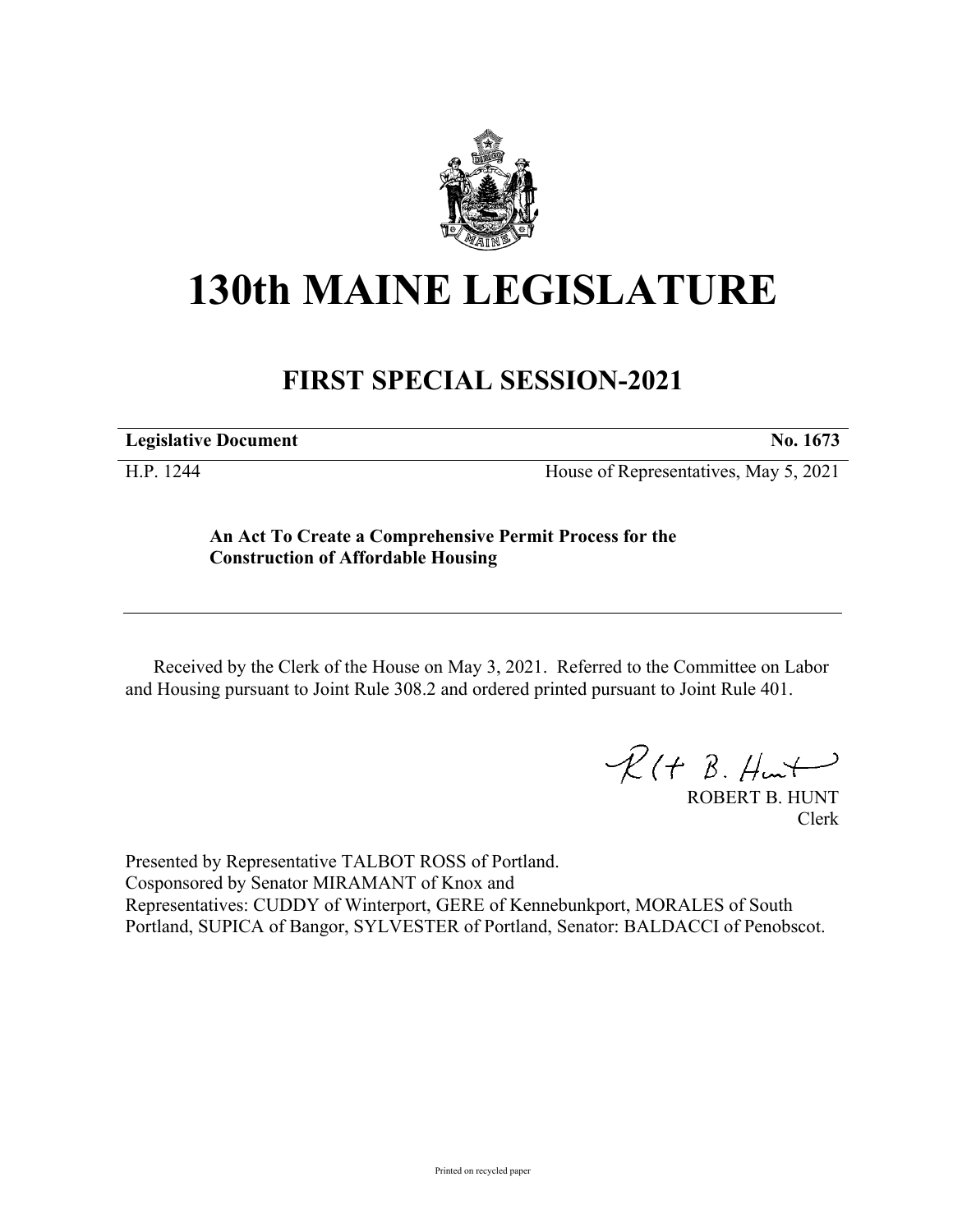| Be it enacted by the People of the State of Maine as follows:                                                                                                                                                                                                                                                                                                                                                                                                                                                                                                                                                                          |
|----------------------------------------------------------------------------------------------------------------------------------------------------------------------------------------------------------------------------------------------------------------------------------------------------------------------------------------------------------------------------------------------------------------------------------------------------------------------------------------------------------------------------------------------------------------------------------------------------------------------------------------|
| Sec. 1. 30-A MRSA c. 201, sub-c. 14 is enacted to read:                                                                                                                                                                                                                                                                                                                                                                                                                                                                                                                                                                                |
| <b>SUBCHAPTER 14</b>                                                                                                                                                                                                                                                                                                                                                                                                                                                                                                                                                                                                                   |
| <b>MAINE COMPREHENSIVE PERMIT LAW</b>                                                                                                                                                                                                                                                                                                                                                                                                                                                                                                                                                                                                  |
| §4994-A. Maine comprehensive permit process established; definitions                                                                                                                                                                                                                                                                                                                                                                                                                                                                                                                                                                   |
| The Maine State Housing Authority and the municipal boards of appeals established<br>pursuant to section 2691 shall administer the Maine comprehensive permit process as<br>provided in this subchapter. As used in this subchapter, unless the context otherwise<br>indicates, the following terms have the following meanings.                                                                                                                                                                                                                                                                                                       |
| 1. Affordable housing. "Affordable housing" means a decent, safe and sanitary<br>dwelling, apartment or other living accommodation where the cost of housing and utilities<br>is no more than 30% of gross household income for a household whose income does not<br>exceed 120% of the median income for the area as defined by the United States Department<br>of Housing and Urban Development under the United States Housing Act of 1937, Public<br>Law 75-412, 50 Stat. 888, Section 8, as amended.                                                                                                                              |
| 2. Authority. "Authority" means the Maine State Housing Authority.                                                                                                                                                                                                                                                                                                                                                                                                                                                                                                                                                                     |
| 3. Board of appeals. "Board of appeals" means a board of appeals established<br>pursuant to section 2691.                                                                                                                                                                                                                                                                                                                                                                                                                                                                                                                              |
| 4. Committee. "Committee" means the Affordable Housing Appeals Committee<br>established under section 4994-C.                                                                                                                                                                                                                                                                                                                                                                                                                                                                                                                          |
| 5. Consistent with local needs. "Consistent with local needs" means giving due<br>consideration to the regional need for low-income or moderate-income housing as well as<br>the need to protect the health or safety of the occupants of the proposed housing project or<br>of the residents of the city or town, to promote better site and building design in relation to<br>the surroundings or to preserve open space and applying that consideration equitably to<br>both subsidized and unsubsidized housing.                                                                                                                   |
| 6. Fair housing goal. "Fair housing goal" means, for a municipality with 500 or fewer<br>households that would be eligible for low-income or moderate-income housing, at least<br>10% of its housing stock is affordable housing. For a municipality with 501 to 1,000<br>households that would be eligible for low-income or moderate-income housing, "fair<br>housing goal" means at least 13% of its housing stock is affordable housing. For a<br>municipality with more than 1,000 households that would be eligible for low-income or<br>moderate-income housing, "fair housing goal" means at least 16% of its housing stock is |
| affordable housing. Any municipality where 1.5% of more of the total land area zoned for<br>residential, commercial or industrial use is in use as low-income or moderate-income<br>housing is also in compliance with its fair housing goal.                                                                                                                                                                                                                                                                                                                                                                                          |
| 7. Limited dividend organization. "Limited dividend organization" means an entity                                                                                                                                                                                                                                                                                                                                                                                                                                                                                                                                                      |
| that seeks to apply for a comprehensive permit and is not a public agency or a nonprofit<br>organization and is eligible to receive a subsidy from a subsidizing agency after a<br>comprehensive permit has been issued and that, unless otherwise governed by a federal act                                                                                                                                                                                                                                                                                                                                                           |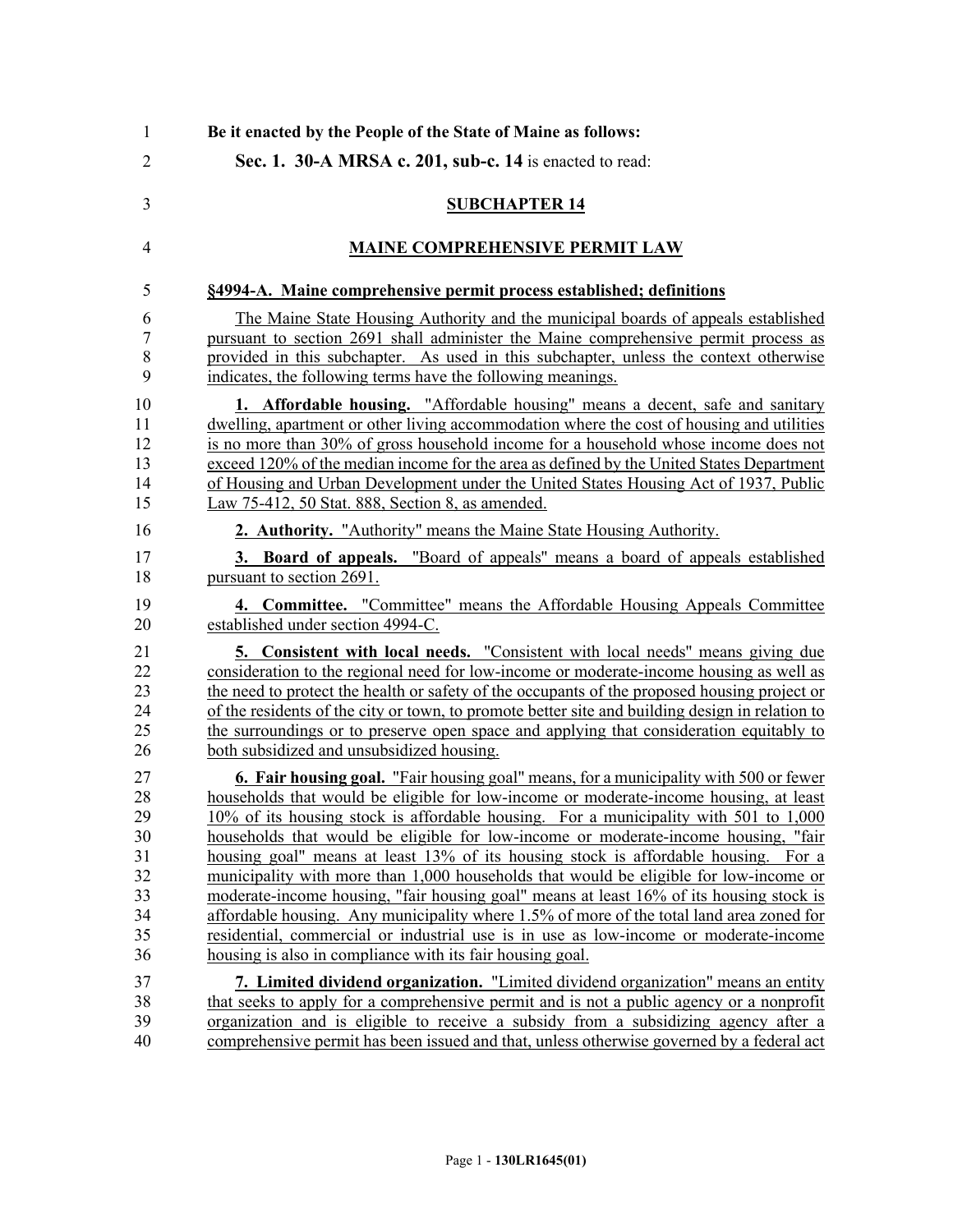| $\mathbf{1}$   | or regulation, agrees to accept no more than a reasonable profit for building and operating   |
|----------------|-----------------------------------------------------------------------------------------------|
| $\overline{2}$ | the housing project.                                                                          |
| 3              | <b>8.</b> Local board. "Local board" means a municipal entity with a role in approving or     |
| $\overline{4}$ | supervising the construction of residential buildings or the power of enforcing municipal     |
| 5              | building laws.                                                                                |
| 6              | 9. Low-income or moderate-income housing. "Low-income or moderate-income                      |
| 7              | housing" means housing subsidized by the Federal Government or State Government under         |
| 8              | a program to assist in the construction of low-income or moderate-income housing as           |
| 9              | defined in the applicable federal or state law and built or operated by a public agency or a  |
| 10             | nonprofit or limited dividend organization.                                                   |
| 11             | 10. Reasonable profit. "Reasonable profit" means a maximum of 20% profit in for-              |
| 12             | sale developments or 10% profit per year for rental housing developments unless indicated     |
| 13             | otherwise in the subsidy program or the comprehensive permit.                                 |
| 14             | 11. Uneconomic. "Uneconomic" means any condition brought about by a single factor             |
| 15             | or combination of factors to the extent that it makes it impossible for a public agency or    |
| 16             | nonprofit organization to proceed in building or operating low-income or moderate-income      |
| 17             | housing without financial loss or for a limited dividend organization to realize a reasonable |
| 18             | profit in building or operating such housing within the limitations set by the subsidizing    |
| 19             | agency without substantially changing the rent levels, unit sizes or density proposed by the  |
| 20             | public agency or the nonprofit or limited dividend organization.                              |
| 21             | §4994-B. Comprehensive permits                                                                |
| 22             | In order to facilitate timely and efficient decision making on proposed housing projects,     |
| 23             | a public agency or a nonprofit or limited dividend organization proposing to build low-       |
| 24             | income or moderate-income housing may submit to a board of appeals a single                   |
| 25             | comprehensive permit application to build that housing in lieu of separate applications to    |
| 26             | the applicable local boards pursuant to this section.                                         |
| 27             | <b>1. Procedures.</b> The following procedures govern applications for a comprehensive        |
| 28             | permit under this section.                                                                    |
| 29             | A. Upon receipt of a comprehensive permit application, a board of appeals shall notify        |
| 30             | each local board whose jurisdiction is affected by the permit of the filing of the            |
| 31             | application by sending a copy of the application to each local board for its                  |
| 32             | recommendations.                                                                              |
| 33             | B. The board of appeals shall, within 30 days of the receipt of a comprehensive permit        |
| 34             | application under paragraph A, hold a public hearing and shall request the appearance         |
| 35             | of such representatives of local boards as are determined necessary or helpful. The           |
| 36             | board of appeals shall take into consideration the recommendations of local boards and        |
| 37             | has the authority to use the testimony of consultants.                                        |
| 38             | C. The board of appeals in issuing a comprehensive permit has the same power to issue         |
| 39             | permits or approvals as any local board that would otherwise act with respect to an           |
| 40             | application, including but not limited to the power to attach conditions and                  |
| 41             | requirements with respect to the site plan and the height, size or shape and building         |
| 42             | materials of the housing consistent with this section.                                        |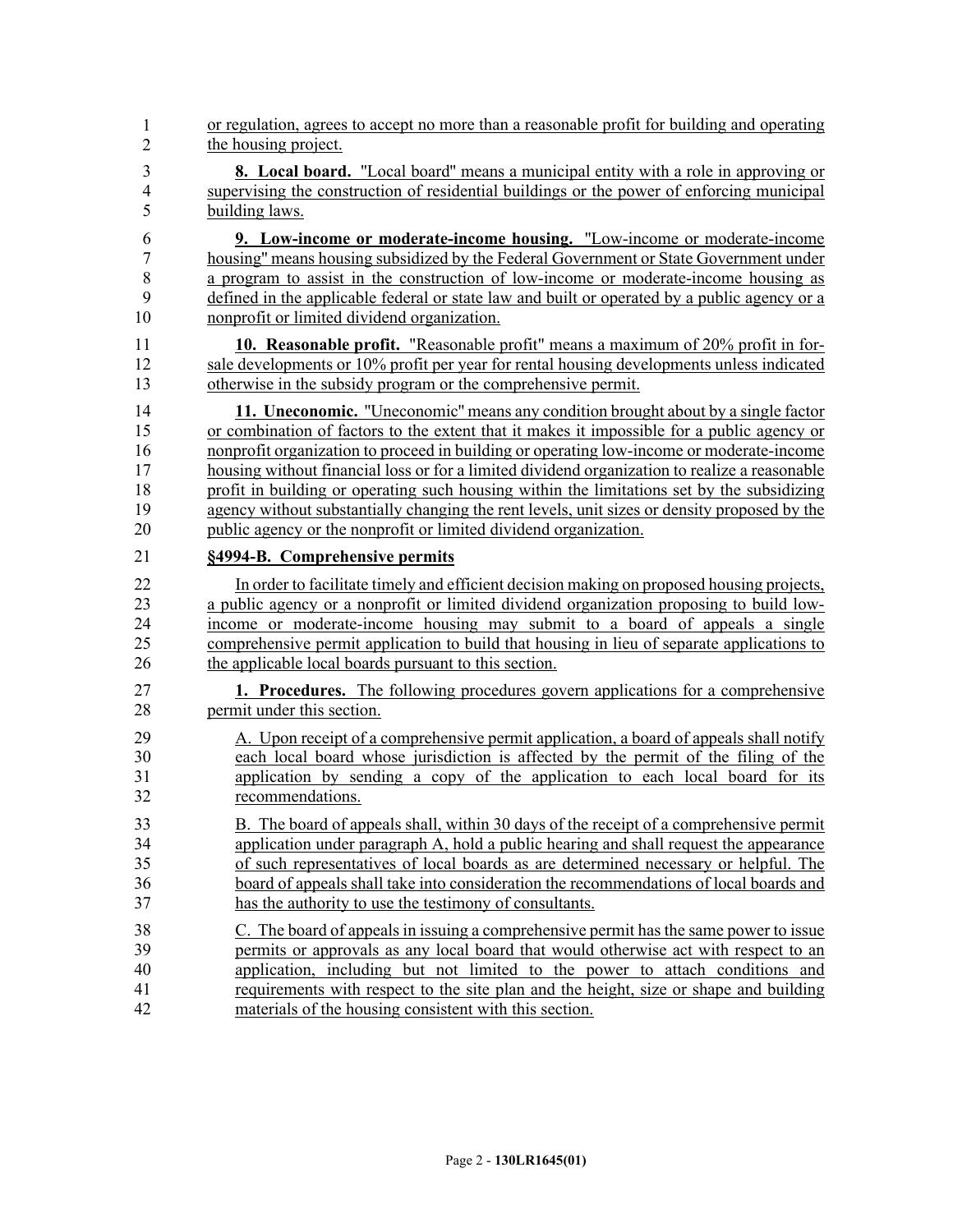| $\mathbf{1}$   | D. The board of appeals shall render a decision, based upon a majority vote, within 40           |
|----------------|--------------------------------------------------------------------------------------------------|
| $\overline{c}$ | days after the conclusion of the public hearing under paragraph B and, if favorable to           |
| 3              | the applicant, shall issue a comprehensive permit.                                               |
| 4              | E. If a public hearing under paragraph B is not convened or a decision under paragraph           |
| 5              | D is not rendered within the time allowed, unless the time has been extended by mutual           |
| 6              | agreement between the board of appeals and the applicant, the application is deemed              |
| 7              | to have been approved and the comprehensive permit must be immediately issued.                   |
| 8              | F. An applicant aggrieved by the decision on a comprehensive permit application may              |
| 9              | appeal to the Affordable Housing Appeals Committee under section 4994-C.                         |
| 10             | G. A board of appeals shall adopt rules, not inconsistent with the purposes of this              |
| 11             | subchapter, for the conduct of its business pursuant to this subchapter and shall provide        |
| 12             | those rules to the municipal clerk.                                                              |
| 13             | 2. Waivers. A board of appeals has authority to waive local laws or regulations in               |
| 14             | whole or in part, including but not limited to local density limitations, if that waiver results |
| 15             | in a comprehensive permit application decision that is consistent with local needs.              |
| 16             | <b>3. For-profit developers.</b> An applicant seeking a comprehensive permit for a housing       |
| 17             | project must enter a binding, verifiable obligation with the board of appeals that it agrees     |
| 18             | to accept no more than a reasonable profit on that project.                                      |
| 19             | 4. Other state law. Nothing in this subchapter may be interpreted to limit the                   |
| 20             | application of state laws to an application for a comprehensive permit, including but not        |
| 21             | limited to laws governing land use and environmental protection.                                 |
| 22             |                                                                                                  |
|                | §4994-C. Affordable Housing Appeals Committee                                                    |
| 23             | The authority shall establish and operate the Affordable Housing Appeals Committee,              |
| 24             | referred to in this section as "the committee," pursuant to this section.                        |
| 25             | <b>1. Committee members.</b> The committee consists of 5 members. The authority shall            |
| 26             | appoint to the committee 3 members with substantive experience in affordable housing or          |
| 27             | housing finance, including one member who is an employee of the authority. The Governor          |
| 28             | shall appoint as the remaining members of the committee 2 members with experience in             |
| 29             | municipal government. Terms of appointment are for one year and may be renewed by the            |
| 30             | appointing authority. The members serve without compensation.                                    |
| 31             | 2. Powers and duties. The committee is authorized to hold hearings and to consider               |
| 32             | and decide upon appeals from a board of appeals' denial under section 4994-B of a                |
| 33             | comprehensive permit or grant of a comprehensive permit with conditions rendering the            |
| 34             | housing project uneconomic, as follows.                                                          |
| 35             | A. The committee may not consider or decide upon any appeal of a comprehensive                   |
| 36             | permit application for a housing project proposed to be located in a municipality that           |
| 37             | appears on the list of municipalities in good standing for low-income or moderate-               |
| 38             | income housing established by section 4994-D.                                                    |
| 39             | B. The committee may not overturn or modify the decision of a board of appeals if the            |
| 40             | board of appeals establishes that its decision is consistent with local needs.                   |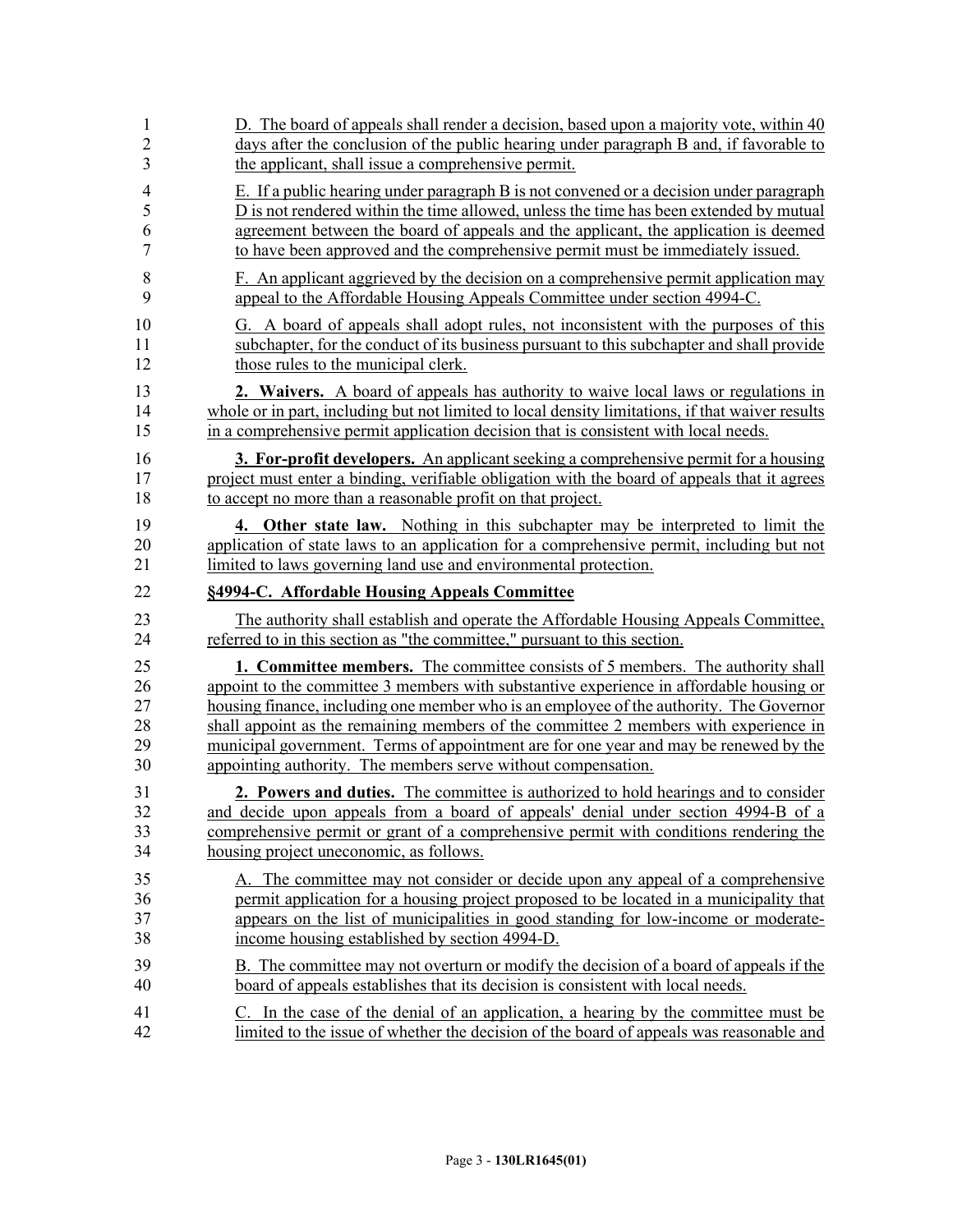| 1                                                                  | consistent with local needs. If the committee finds, in the case of a denial, that the                                                                                                                                                                                                                                                                                                                                                                                                                                                                                                                                                                                                                                                                                                                                                                                                                                                        |
|--------------------------------------------------------------------|-----------------------------------------------------------------------------------------------------------------------------------------------------------------------------------------------------------------------------------------------------------------------------------------------------------------------------------------------------------------------------------------------------------------------------------------------------------------------------------------------------------------------------------------------------------------------------------------------------------------------------------------------------------------------------------------------------------------------------------------------------------------------------------------------------------------------------------------------------------------------------------------------------------------------------------------------|
| $\overline{2}$                                                     | decision of the board of appeals was unreasonable and not consistent with local needs,                                                                                                                                                                                                                                                                                                                                                                                                                                                                                                                                                                                                                                                                                                                                                                                                                                                        |
| $\mathfrak{Z}$                                                     | it shall vacate that decision and shall direct the board of appeals to issue a                                                                                                                                                                                                                                                                                                                                                                                                                                                                                                                                                                                                                                                                                                                                                                                                                                                                |
| $\overline{4}$                                                     | comprehensive permit to the applicant.                                                                                                                                                                                                                                                                                                                                                                                                                                                                                                                                                                                                                                                                                                                                                                                                                                                                                                        |
| 5<br>6<br>$\sqrt{ }$<br>8<br>9<br>10<br>11<br>12<br>13<br>14<br>15 | In the case of an approval of an application with conditions and requirements<br>D.<br>imposed, the hearing must be limited to the issues of whether those conditions and<br>requirements make the construction or operation of that housing uneconomic and<br>whether they are consistent with local needs. If the committee finds, in the case of an<br>approval with conditions and requirements imposed, that the decision of the board of<br>appeals makes the building or operation of that housing uneconomic and is not<br>consistent with local needs, the committee shall order that board of appeals to modify<br>or remove any condition or requirement so as to make the proposal no longer<br>uneconomic and to issue the comprehensive permit.<br>E. The committee may not issue any order that would permit the building or operation<br>of housing in accordance with standards less safe than requirements of state laws or |
| 16                                                                 | rules or federal laws or regulations applicable to the proposal.                                                                                                                                                                                                                                                                                                                                                                                                                                                                                                                                                                                                                                                                                                                                                                                                                                                                              |
| 17                                                                 | F. Decisions or conditions and requirements imposed by a board of appeals that are                                                                                                                                                                                                                                                                                                                                                                                                                                                                                                                                                                                                                                                                                                                                                                                                                                                            |
| 18                                                                 | consistent with local needs may not be vacated, modified or removed by the committee,                                                                                                                                                                                                                                                                                                                                                                                                                                                                                                                                                                                                                                                                                                                                                                                                                                                         |
| 19                                                                 | notwithstanding that those decisions or conditions and requirements have the effect of                                                                                                                                                                                                                                                                                                                                                                                                                                                                                                                                                                                                                                                                                                                                                                                                                                                        |
| 20                                                                 | making the applicant's proposal for a comprehensive permit uneconomic.                                                                                                                                                                                                                                                                                                                                                                                                                                                                                                                                                                                                                                                                                                                                                                                                                                                                        |
| 21                                                                 | G. The committee or the applicant for a comprehensive permit has the power to enforce                                                                                                                                                                                                                                                                                                                                                                                                                                                                                                                                                                                                                                                                                                                                                                                                                                                         |
| 22                                                                 | the orders of the committee at law or in equity in Superior Court.                                                                                                                                                                                                                                                                                                                                                                                                                                                                                                                                                                                                                                                                                                                                                                                                                                                                            |
| 23                                                                 | H. The board of appeals shall carry out the order of the committee within 30 days of                                                                                                                                                                                                                                                                                                                                                                                                                                                                                                                                                                                                                                                                                                                                                                                                                                                          |
| 24                                                                 | the committee's decision and, upon failure to do so, the order of the committee is                                                                                                                                                                                                                                                                                                                                                                                                                                                                                                                                                                                                                                                                                                                                                                                                                                                            |
| 25                                                                 | deemed to be the action of the board of appeals, unless the applicant consents to a                                                                                                                                                                                                                                                                                                                                                                                                                                                                                                                                                                                                                                                                                                                                                                                                                                                           |
| 26                                                                 | different decision or order by the board of appeals.                                                                                                                                                                                                                                                                                                                                                                                                                                                                                                                                                                                                                                                                                                                                                                                                                                                                                          |
| 27                                                                 | 3. Procedure. An applicant contesting a board of appeals' denial under section 4994-B                                                                                                                                                                                                                                                                                                                                                                                                                                                                                                                                                                                                                                                                                                                                                                                                                                                         |
| 28                                                                 | of a comprehensive permit or grant of a comprehensive permit with conditions attached                                                                                                                                                                                                                                                                                                                                                                                                                                                                                                                                                                                                                                                                                                                                                                                                                                                         |
| 29                                                                 | must initiate an appeal with the committee within 20 days of receiving notice of the                                                                                                                                                                                                                                                                                                                                                                                                                                                                                                                                                                                                                                                                                                                                                                                                                                                          |
| 30                                                                 | decision of the board of appeals. The committee shall hold a hearing and shall render a                                                                                                                                                                                                                                                                                                                                                                                                                                                                                                                                                                                                                                                                                                                                                                                                                                                       |
| 31                                                                 | written decision, based upon a majority vote, stating its findings of fact, its conclusions and                                                                                                                                                                                                                                                                                                                                                                                                                                                                                                                                                                                                                                                                                                                                                                                                                                               |
| 32                                                                 | the reasons for its conclusions within 30 days after the conclusion of the hearing, unless                                                                                                                                                                                                                                                                                                                                                                                                                                                                                                                                                                                                                                                                                                                                                                                                                                                    |
| 33                                                                 | the committee and the applicant have mutually agreed upon a time extension. A decision                                                                                                                                                                                                                                                                                                                                                                                                                                                                                                                                                                                                                                                                                                                                                                                                                                                        |
| 34                                                                 | under this subsection may be reviewed in Superior Court in accordance with the provisions                                                                                                                                                                                                                                                                                                                                                                                                                                                                                                                                                                                                                                                                                                                                                                                                                                                     |
| 35                                                                 | of the Maine Rules of Civil Procedure, Rule 80B.                                                                                                                                                                                                                                                                                                                                                                                                                                                                                                                                                                                                                                                                                                                                                                                                                                                                                              |
| 36                                                                 | §4994-D. Register of municipalities in good standing for low-income or moderate-                                                                                                                                                                                                                                                                                                                                                                                                                                                                                                                                                                                                                                                                                                                                                                                                                                                              |
| 37                                                                 | income housing                                                                                                                                                                                                                                                                                                                                                                                                                                                                                                                                                                                                                                                                                                                                                                                                                                                                                                                                |
| 38                                                                 | The authority shall maintain a register of municipalities indicating whether each                                                                                                                                                                                                                                                                                                                                                                                                                                                                                                                                                                                                                                                                                                                                                                                                                                                             |
| 39                                                                 | municipality is in good standing for low-income or moderate-income housing as set forth                                                                                                                                                                                                                                                                                                                                                                                                                                                                                                                                                                                                                                                                                                                                                                                                                                                       |
| 40                                                                 | in this subchapter. The authority shall establish the methodology and frequency for such                                                                                                                                                                                                                                                                                                                                                                                                                                                                                                                                                                                                                                                                                                                                                                                                                                                      |
| 41                                                                 | determinations, which must be no less frequent than annually.                                                                                                                                                                                                                                                                                                                                                                                                                                                                                                                                                                                                                                                                                                                                                                                                                                                                                 |
| 42                                                                 | 1. Municipalities in compliance with fair housing goal. The register must include                                                                                                                                                                                                                                                                                                                                                                                                                                                                                                                                                                                                                                                                                                                                                                                                                                                             |
| 43                                                                 | any municipality that the authority determines to be in compliance with its fair housing                                                                                                                                                                                                                                                                                                                                                                                                                                                                                                                                                                                                                                                                                                                                                                                                                                                      |
| 44                                                                 | goal.                                                                                                                                                                                                                                                                                                                                                                                                                                                                                                                                                                                                                                                                                                                                                                                                                                                                                                                                         |